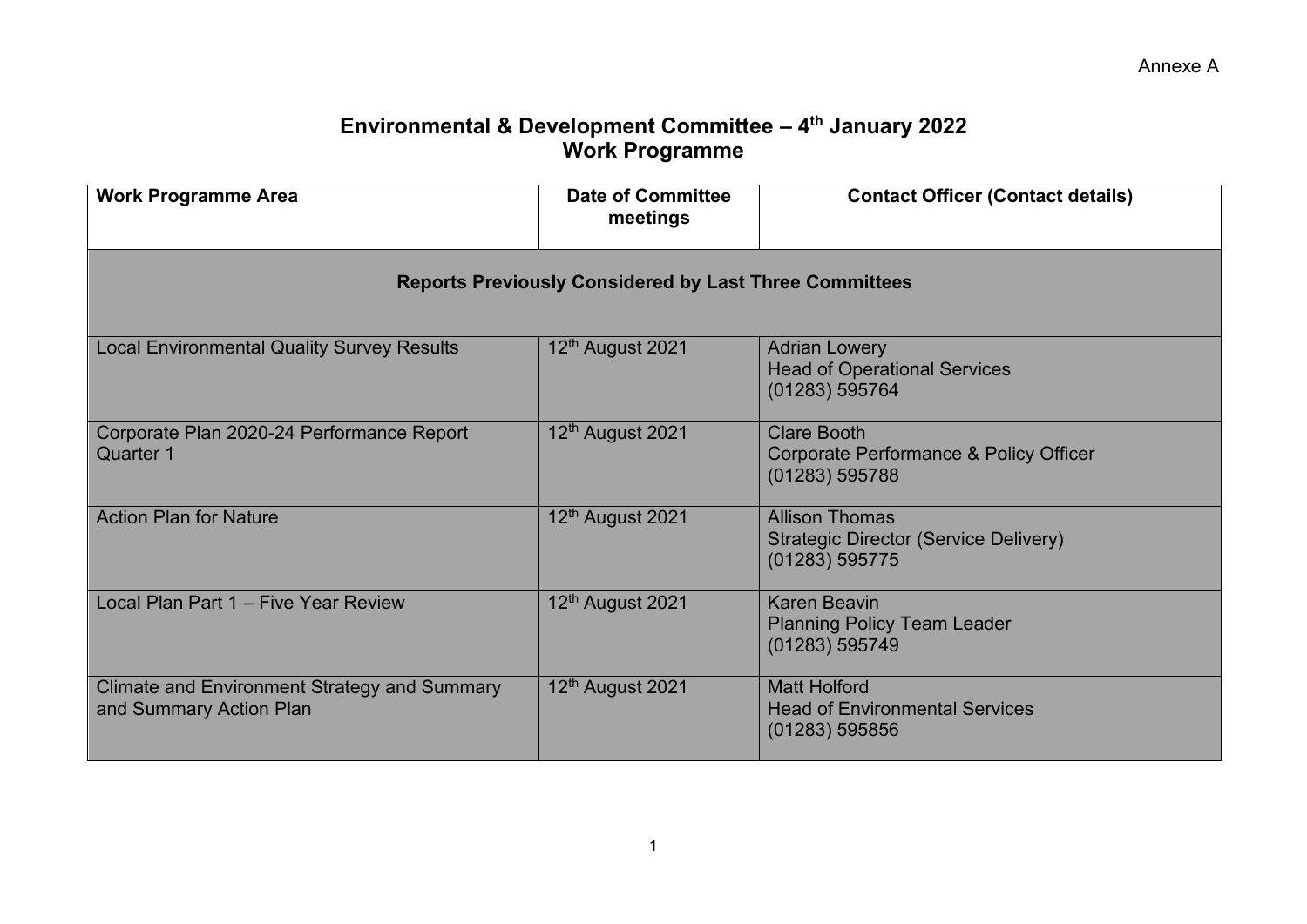Annexe A

| Electric Vehicle Charge Point Infrastructure                                  | 12th August 2021               | <b>Matt Holford</b><br><b>Head of Environmental Services</b><br>(01283) 595856 |
|-------------------------------------------------------------------------------|--------------------------------|--------------------------------------------------------------------------------|
| <b>Removal of Recycling Centres</b>                                           | 12th August 2021               | <b>Adrian Lowery</b><br><b>Head of Operational Services</b><br>(01283) 595764  |
| Department for Transport National Night Flight<br><b>Policy Consultation</b>  | 12th August 2021               | <b>Richard Groves</b><br><b>Planning Policy Officer</b><br>(01283) 595738      |
| Melbourne Neighbourhood Development Plan<br><b>Regulation 16 Consultation</b> | 23rd September 2021            | <b>Clare Booth</b><br>Corporate Performance & Policy Officer<br>(01283) 595788 |
| <b>CCTV in Private Hire Vehicles Policy</b>                                   | 11 <sup>th</sup> November 2021 | Nigel Marston / Emma McHugh<br>(01283) 221 000                                 |
| Corporate Plan 2020-24 Performance Report<br>Quarter 2                        | 11 <sup>th</sup> November 2021 | <b>Clare Booth</b><br>Corporate Performance & Policy Officer<br>(01283) 595788 |
| Infrastructure Funding Statement                                              | 11 <sup>th</sup> November 2021 | <b>Karen Beavin</b><br><b>Planning Policy Team Leader</b><br>(01283) 595749    |
| <b>Local Development Scheme</b>                                               | 11 <sup>th</sup> November 2021 | <b>Karen Beavin</b><br><b>Planning Policy Team Leader</b><br>(01283) 595749    |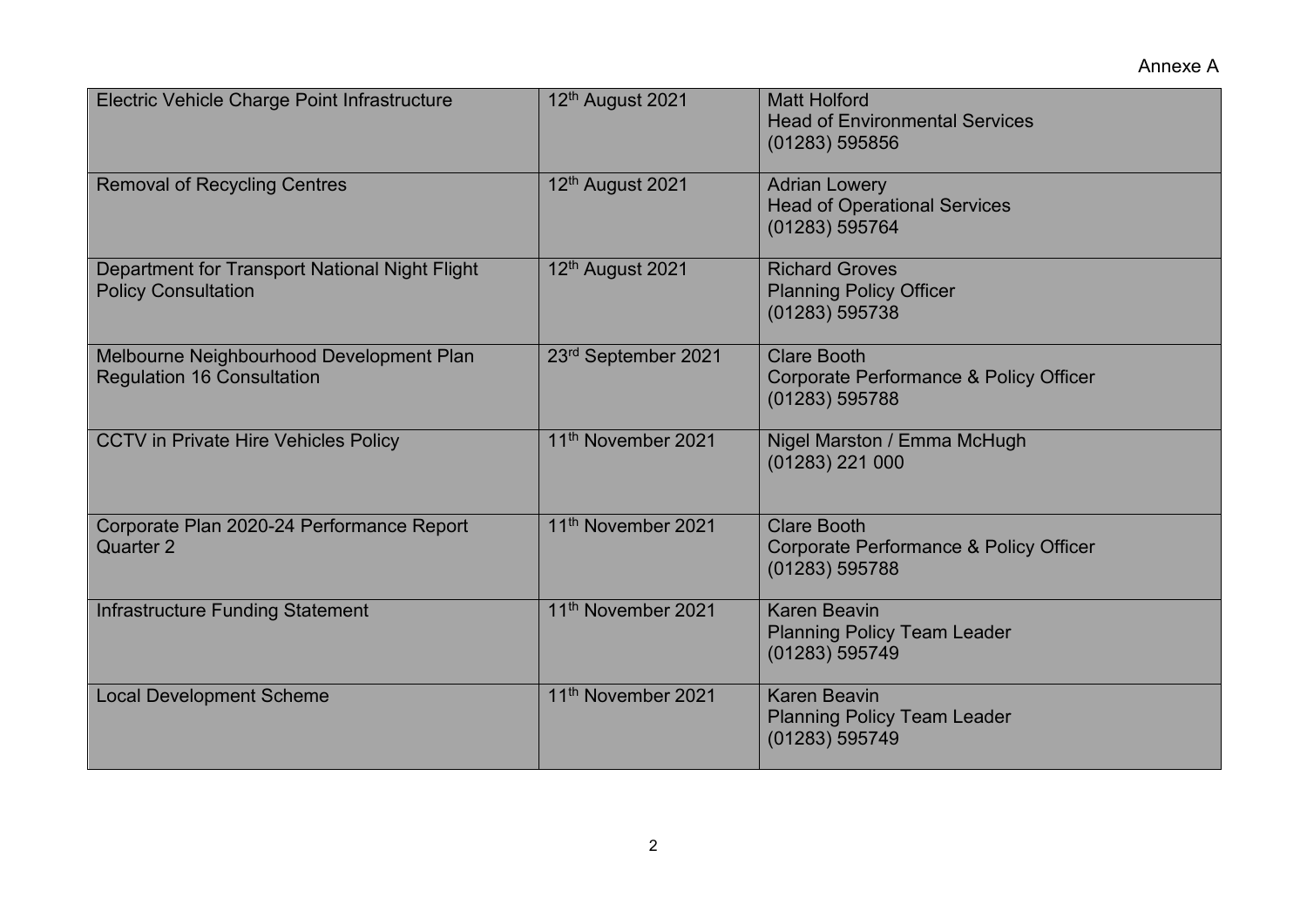| Local Plan Strategy & Planning Policy Working<br>Group             | 11 <sup>th</sup> November 2021 | <b>Steffan Saunders</b><br><b>Head of Planning and Strategic Housing</b><br>(01283595743) |  |  |
|--------------------------------------------------------------------|--------------------------------|-------------------------------------------------------------------------------------------|--|--|
| Gambling Act 2005 Statement of Licensing Policy                    | 11 <sup>th</sup> November 2021 | Emma McHugh<br><b>Senior Licensing Officer</b><br>(01283 595716                           |  |  |
| Provisional Programme of Reports To Be Considered by Committee     |                                |                                                                                           |  |  |
| Service Base Budgets 2022/23                                       | 4 <sup>th</sup> January 2022   | <b>Vicki Summerfield</b><br><b>Head of Finance</b><br>(01283) 595939                      |  |  |
| Heart of the Forest Masterplan Draft Vision                        | 4 <sup>th</sup> January 2022   | <b>Mike Roylance</b><br><b>Head of Economic Development and Growth</b><br>(01283) 595725  |  |  |
| <b>Environmental Services - commercialisation</b><br>business plan | 25th January 2022              | <b>Matt Holford</b><br><b>Head of Environmental Services</b><br>(01283) 595856            |  |  |
| <b>Authority Monitoring Report</b>                                 | 25th January 2022              | <b>Karen Beavin</b><br><b>Planning Policy Team Leader</b><br>(01283) 595749               |  |  |
| Corporate Plan 2020-24 Performance Report<br><b>Quarter 3</b>      | 3rd March 2022                 | <b>Clare Booth</b><br>Corporate Performance & Policy Officer<br>(01283) 595788            |  |  |